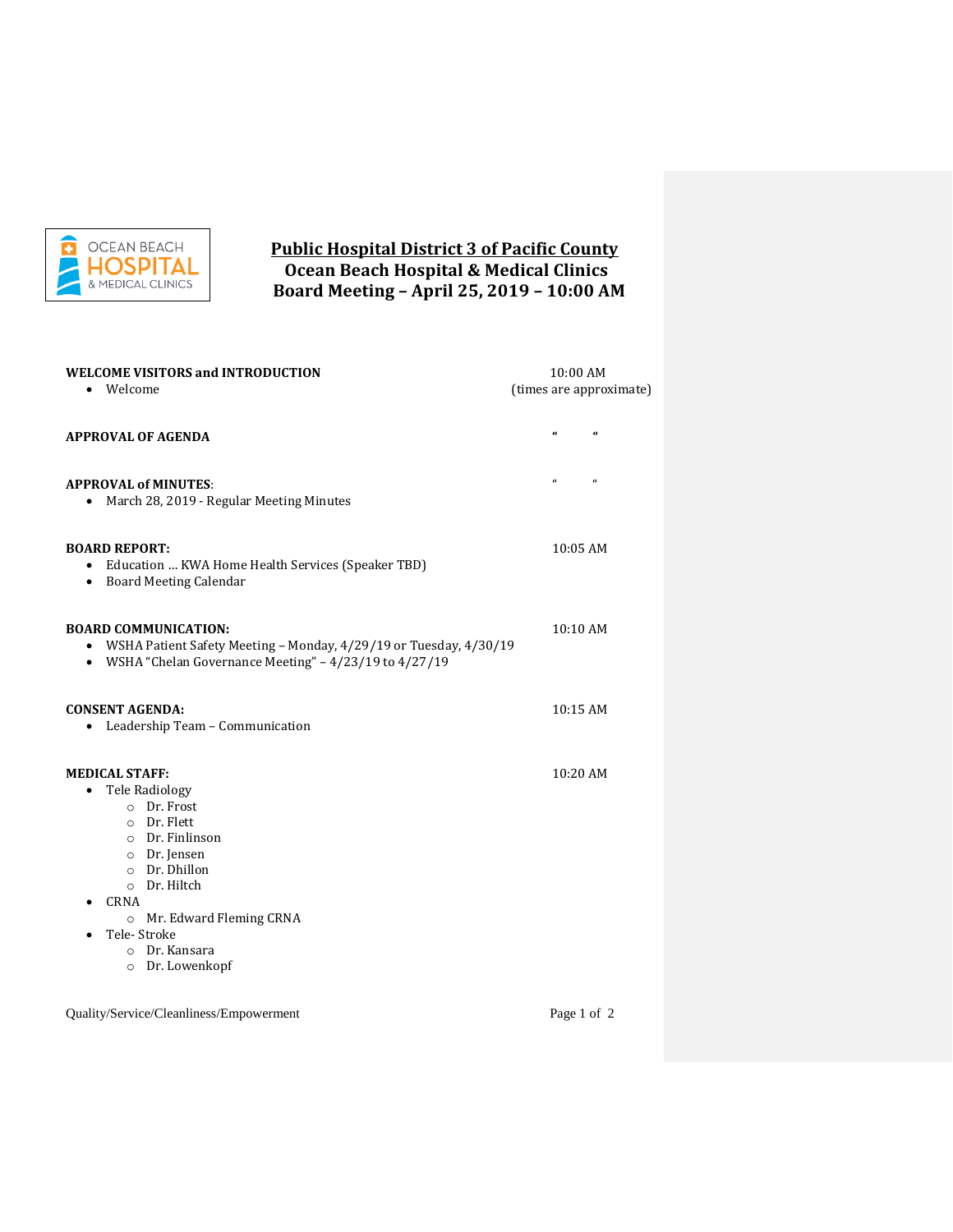

- o Dr. Zurasky
- o Dr. Sampson
- o Dr. Bhatt

• Pathology

- o Dr Matthew Frank
- Tracy Ramos PA Provisional to Active

| <b>OUALITY COMMITTEE REPORT:</b><br>April 17, 2019 Meeting Report- Sandy Stonebreaker & Steven Linhart                                                                                                                                                                    | 10:25 AM    |            |
|---------------------------------------------------------------------------------------------------------------------------------------------------------------------------------------------------------------------------------------------------------------------------|-------------|------------|
| <b>OBH FOUNDATION:</b><br>Report from Foundation Meeting on April 9, 2019<br>٠                                                                                                                                                                                            | $10:30$ AM  |            |
| <b>EOC MEETING REPORT:</b><br>Report from Environment of Care Meeting - April 10, 2019 - Steven Linhart                                                                                                                                                                   | 10:35 AM    |            |
| <b>STRATEGIC PLANNING COMMITTEE REPORT:</b><br>Report from meeting held April 18, 2019 – NG/MM<br>Strategic Plan 2019 (see CEO Report)<br>٠                                                                                                                               | 10:40 PM    |            |
| <b>FINANCE COMMITTEE:</b><br>March, 2019 - General Vouchers - Approval <i>[Announce # Range and \$]</i><br>March, 2019 - LTGO Vouchers - Approval <i>[Announce # Range and \$]</i><br>$\bullet$<br>Review of March, 2019 Financials (see CEO Report) - AS/NG<br>$\bullet$ | 10:45 PM    |            |
| <b>CEO REPORT:</b><br>Slide Deck Review<br>Other<br>٠                                                                                                                                                                                                                     | $\epsilon$  |            |
| <b>EXECUTIVE SESSION (if needed)</b>                                                                                                                                                                                                                                      | 10:15AM     |            |
| PUBLIC PARTICIPATION:                                                                                                                                                                                                                                                     | $\epsilon$  | $\epsilon$ |
| Quality/Service/Cleanliness/Empowerment                                                                                                                                                                                                                                   | Page 2 of 2 |            |